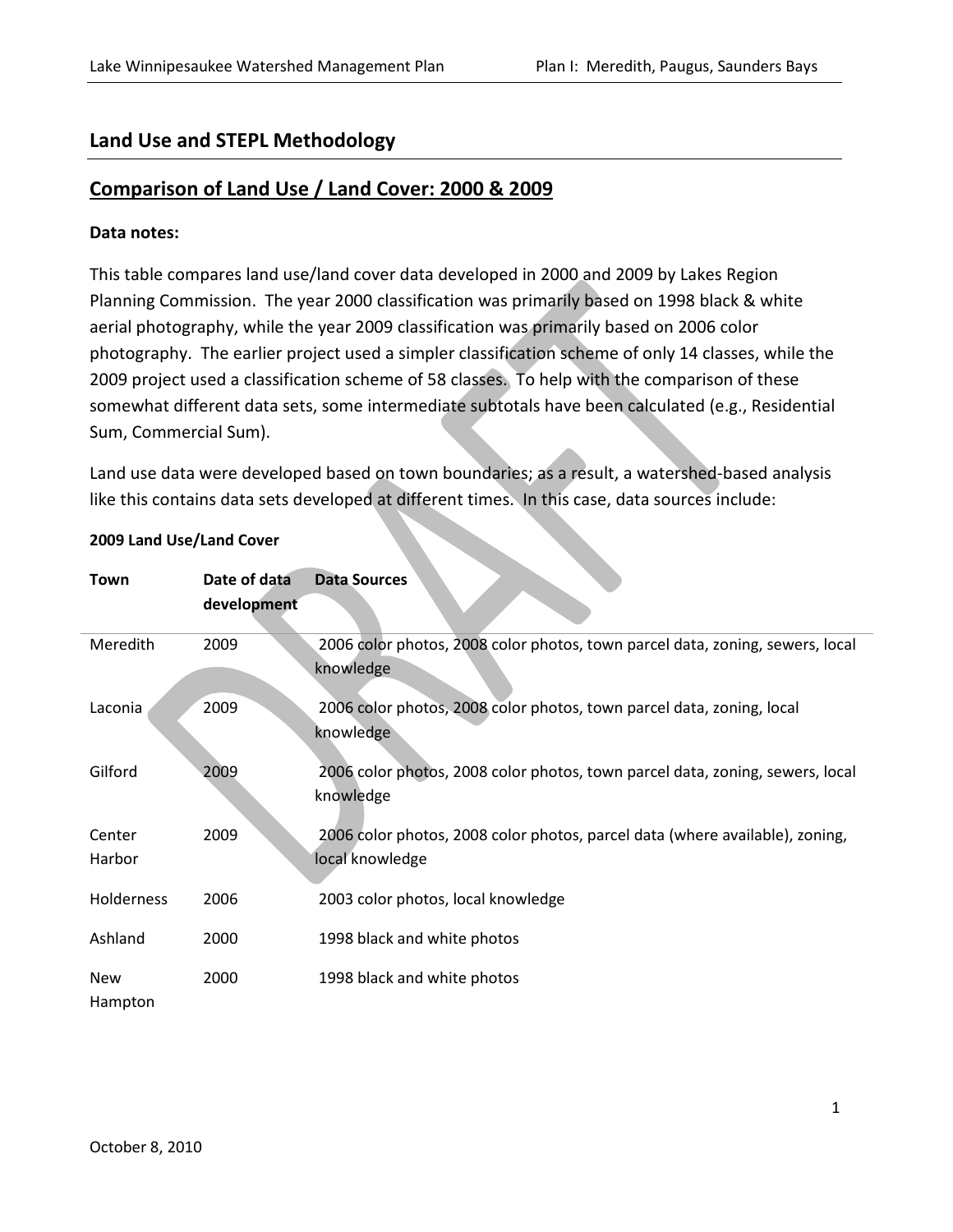#### 2000 Land Use/Land Cover

| Town              | Date of data<br>development | <b>Data Sources</b>         |
|-------------------|-----------------------------|-----------------------------|
| Meredith          | 2000                        | 1998 black and white photos |
| Laconia           | 2000                        | 1998 black and white photos |
| Gilford           | 2000                        | 1998 black and white photos |
| Center<br>Harbor  | 2000                        | 1998 black and white photos |
| <b>Holderness</b> | 2000                        | 1998 black and white photos |
| Ashland           | 2000                        | 1998 black and white photos |
| New<br>Hampton    | 2000                        | 1998 black and white photos |

#### Data Limitations

In some places, the differences between 2000 & 2009 classifications are the result of land use conversion (for example, a new residential development in what had been forest or agricultural land). However, a different methodology was also used to develop the 2000 classification: at that time, building footprints were digitized, whereas now, the entire visual extent of a land use is digitized. An effect of this change is to greatly increase the estimated acreage in some of the developed categories. For example, in the past a single house on an acre of mown lawn might have been calculated as 0.05 acres of residential; today, the entire acre of lawn would be digitized and calculated as 1.0 acre of residential land use. Finally, the 1998 black and white aerial photography used as the basis for the 2000 classification has much lower resolution than the 2006 1-foot color photography used for most of the 2009 data. As a result, the analyst developing the 2009 data was more likely to be able to see and capture scattered residential development such as individual houses.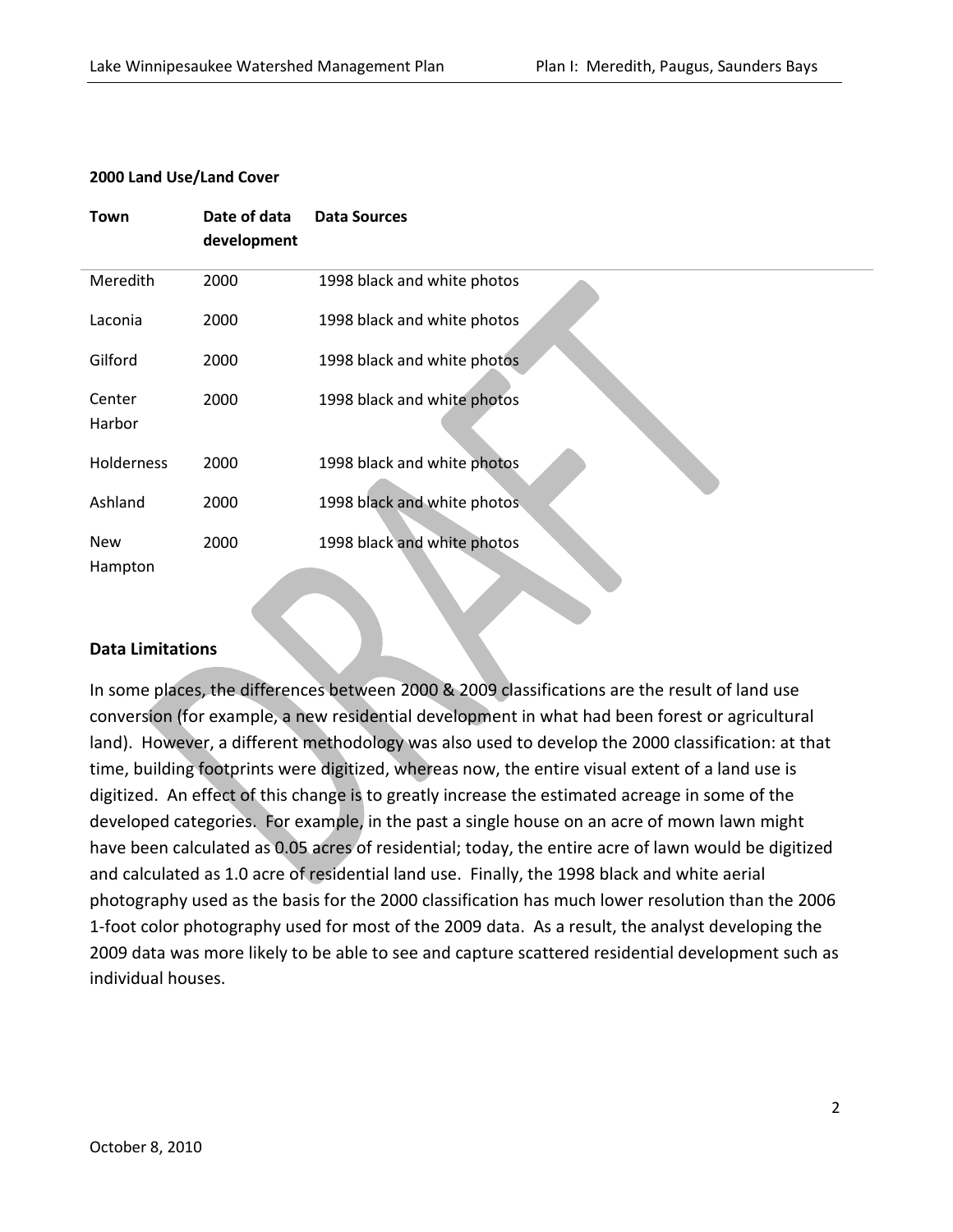## Models for phosphorus loading

**Dillon-Rigler Model** – an empirical model that predicts average summer chlorophyll- $a$ concentrations in temperate lakes from total phosphorus concentrations at spring overturn (phosphorus concentrations are near-constant from surface to bottom during spring mixing). In general, average summer chlorophyll-a concentrations in temperate lakes increases with increasing spring overturn phosphorus concentration. The model has been well documented and widely used by lake managers, limnologists and researchers to set phosphorus loading guidelines for lakes and to set lake restoration objectives.

Vollenweider Model – examines phosphorus load and response characteristics for the relative general acceptability of the water for recreational use (Vollenweider, 1975). The model was developed by Vollenweider, working on the Organization for Economic Cooperation and Development (OECD) Eutrophication Study. Vollenweider found that when the annual phosphorus load to a lake is plotted as a function of the quotient of the mean depth and hydraulic residence time, lakes which were eutrophic tended to cluster in one area and oligotrophic lakes in another. Vollenweider developed a statistical relationship between areal annual phosphorus loading to a lake normalized by mean depth and hydraulic residence time, to predict lake phosphorus concentration. More information on the model can be found in: Vollenweider, R.A. 976, Advances in defining critical loading levels for phosphorus in lake eutrophication. Mem. Ist. Ital. Idrobiol., 33: 53-83.

Spreadsheet Tool for Estimating Pollutant Load (STEPL) - "Spreadsheet Tool for Estimating Pollutant Load (STEPL) employs simple algorithms to calculate nutrient and sediment loads from different land uses and the load reductions that would result from the implementation of various best management practices (BMPs). STEPL provides a user-friendly Visual Basic (VB) interface to create a customized spreadsheet-based model in Microsoft (MS) Excel. It computes watershed surface runoff; nutrient loads, including nitrogen, phosphorus, and 5-day biological oxygen demand (BOD5); and sediment delivery based on various land uses and management practices" (STEPL 4.0 User's Guide, 2006). STEPL Version 4.1, 12/13/07, developed by Tetra Tech, Inc. for the Grants Reporting and Tracking System of the U.S. Environmental Protection Agency (EPA).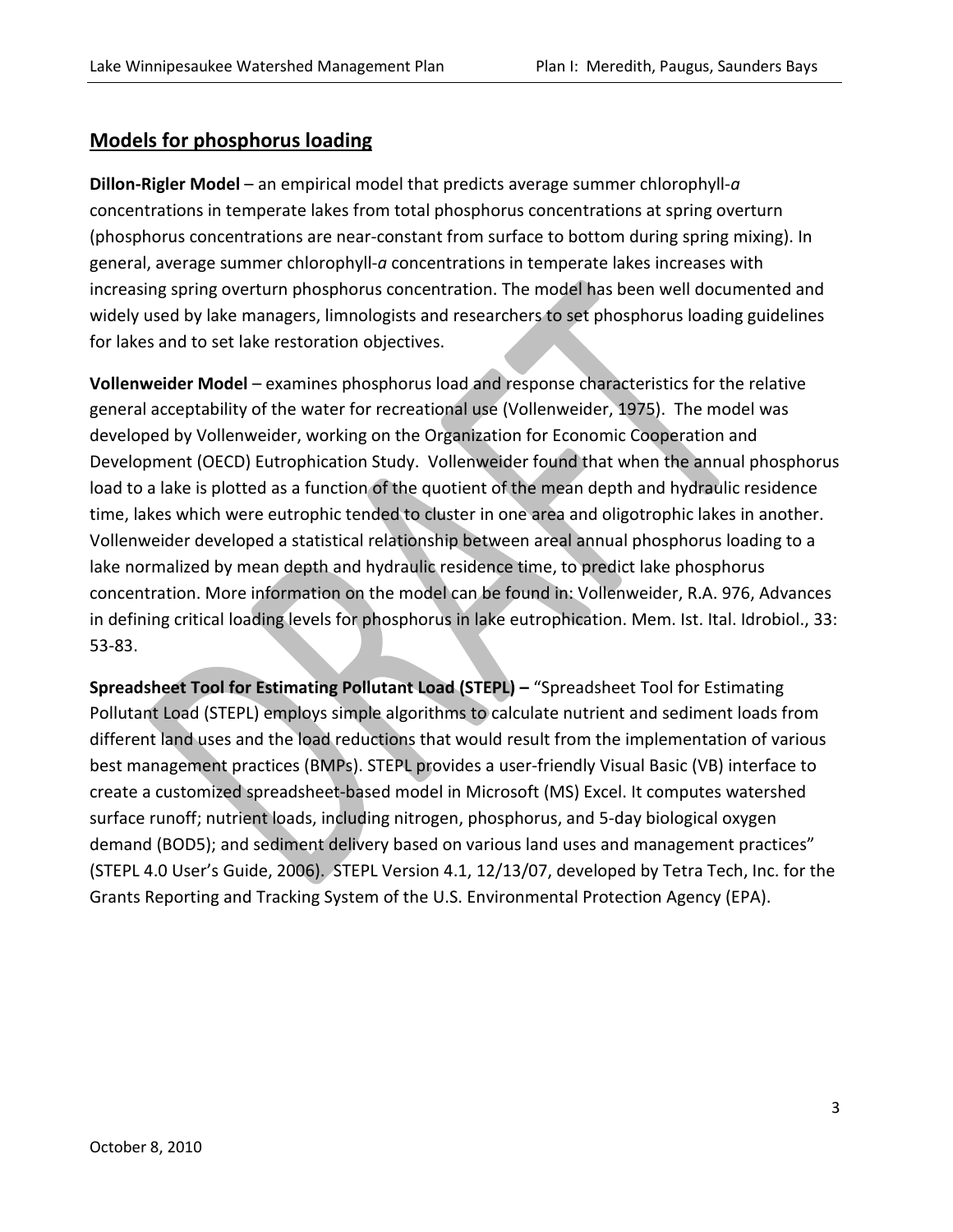### **STEPL Methodology**

I. Input Worksheet

Table 1. Input Watershed land use and precipitation information

- A. Individual STEPL spreadsheets were created for each subwatershed
- B. Subwatersheds were not treated as all part of a single subwatershed
- C. Groundwater load calculations were included
- D. Precipitation and Rain correction factors were based on the Bristol weather station

### Table 2. Input Agricultural Animals

Information on agriculture was obtained from the NH Department of Agriculture and the Belknap County Conservation District. Figures are estimates for the community, and not necessarily specific to the watershed.

| Livestock    |        |                |                  |        |         |        |      |         |      |      |
|--------------|--------|----------------|------------------|--------|---------|--------|------|---------|------|------|
|              |        |                |                  |        |         |        |      |         |      | Game |
|              |        | Pig            | Sheep            |        | Chicken |        |      | Camelid | Goat | bird |
|              | Cattle | farm           | farm             | Horse  | farm    | Turkey | Duck | farm    | farm | farm |
| Gilford      | 236    |                | r                |        |         |        |      |         |      |      |
| Laconia      | 24     | r              | $\blacktriangle$ |        |         |        |      |         |      |      |
| Meredith     | 12     | $\overline{2}$ |                  |        | ┑       |        |      |         |      |      |
| <b>Total</b> | 272    |                |                  | $20 -$ |         |        |      |         |      |      |
| Total,       |        |                |                  |        | ═       |        |      |         |      |      |
| assuming 10  |        |                |                  |        |         |        |      |         |      |      |
| animals/farm |        | 40             | 20 <sup>2</sup>  | 0      | 20      | 0      | 0    | 20      | 10   | 10   |

Figures are by community, not watershed. Number of cattle were available, all others were by farm.

Assumed 10 animals per farm and assumed that all farms are within the watersheds and that they are equally distributed.

Added specifics depending on some familiarity with watersheds - i.e. bison farm in Gilford

Source: NH Dept. Ag.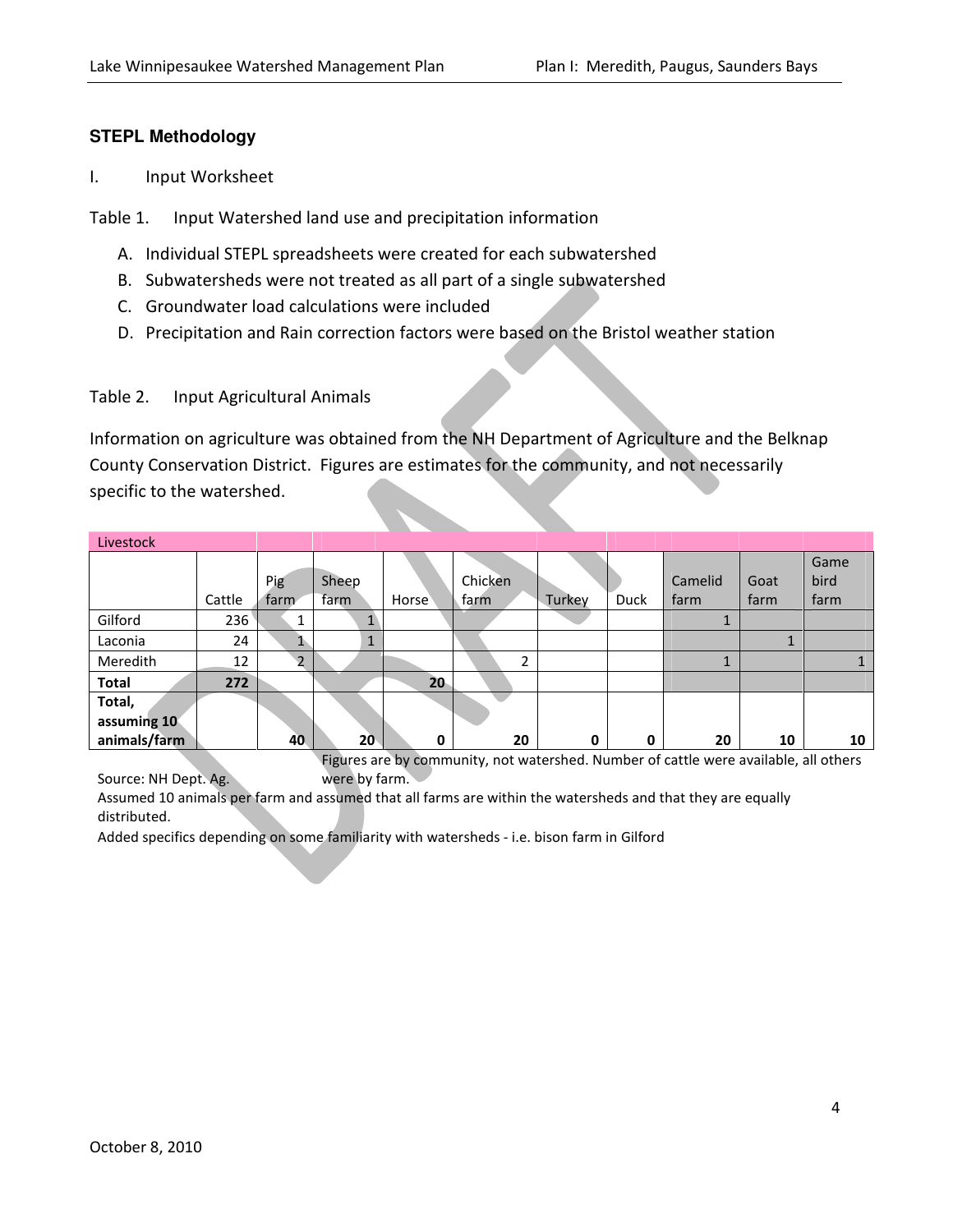### Table 3. Input Septic Systems and illegal wastewater discharge

Estimated count of septic systems within 250' of shoreline in the Meredith Bay, Paugus Bay, Saunders Bay, and Waukewan subwatersheds:

|                      | Subwatershed |                 |                 |                  |                  |              |  |  |  |  |
|----------------------|--------------|-----------------|-----------------|------------------|------------------|--------------|--|--|--|--|
|                      | Lake         | <b>Meredith</b> | <b>Paugus</b>   | <b>Saunders</b>  | <b>Saunders</b>  | Grand        |  |  |  |  |
| Town                 | Waukewan     | <b>Bay</b>      | <b>Bay</b>      | <b>Bay-North</b> | <b>Bay-South</b> | <b>Total</b> |  |  |  |  |
|                      |              |                 |                 |                  |                  |              |  |  |  |  |
| <b>Ashland</b>       | 1            |                 |                 |                  |                  |              |  |  |  |  |
| <b>Center Harbor</b> | 65           | 8               |                 |                  |                  | 73           |  |  |  |  |
| Gilford              |              | 36              |                 | 125              | 147              | 314          |  |  |  |  |
| Laconia              |              | $\overline{c}$  | $\overline{31}$ |                  |                  | 34           |  |  |  |  |
| <b>Meredith</b>      | 113          | $392 -$         | 9               | 352              |                  | 866          |  |  |  |  |
| <b>New Hampton</b>   | 132          |                 |                 |                  |                  | 132          |  |  |  |  |
| <b>Grand Total</b>   | 311          | 438             | 46              | 477              | 148              | 1420         |  |  |  |  |

#### Methodology:

First, a 250' buffer was applied to the shoreline of all waterbodies in the NH Hydrography Dataset - lakes, ponds, and streams, but not wetlands – within the 4-subwatershed study area ("BufferArea\_Septic"). A point shapefile was created to represent estimated septic locations within this buffer ("Septic\_points\_250buf"). The points were developed differently for each town, depending on the presence of town sewer, parcel data, etc.

Ashland: Points were manually located by examining 2006 1-foot aerial photography.

Center Harbor: Points were manually located by examining 2006 1-foot aerial photography.

Gilford: To try to identify which parcels are not served by town sewer, sewer lines were buffered by 250', and any parcels that did not intersect with the buffer were considered septic parcels. Parcels that had text PID values ("ROAD", "ROW", or "CEMETERY") were excluded. A point shapefile representing the centroid of each septic parcel polygon was created, and any points that fell within BufferArea\_Septic were appended to Septic\_points\_250buf.

Laconia: To try to identify which parcels are not served by town sewer, sewer lines were buffered by 250', and any parcels that did not intersect with the buffer were considered septic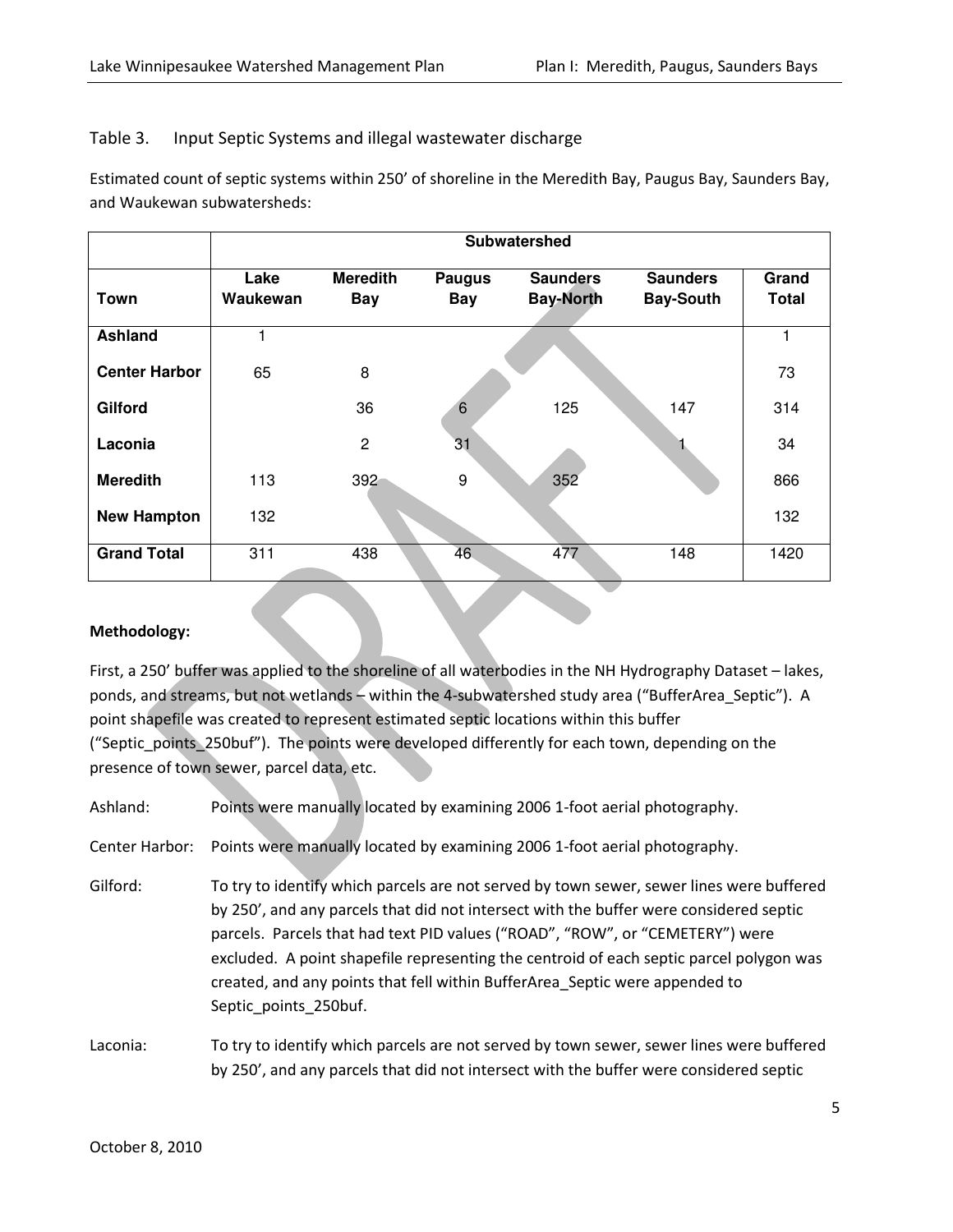parcels. Parcels with a STYLE\_DESC of "Vacant Land" were excluded. A point shapefile representing the centroid of each septic parcel polygon was created, and any points that fell within BufferArea\_Septic were appended to Septic\_points\_250buf.

- Meredith: Parcels were considered septic users if their UTIL DESC did not include the word "Sewer" and if their USE\_DESC did not include the word "VACANT." A point shapefile representing the centroid of each septic parcel polygon was created, and any points that fell within BufferArea\_Septic were appended to Septic\_points\_250buf.
- New Hampton: A point shapefile representing the centroid of each septic parcel polygon was created. Points representing roads were removed, and any remaining points that fell within BufferArea\_Septic were appended to Septic\_points\_250buf. Because the original parcel shapefile did not align well with the boundaries of waterbodies from aerial photographs and the NH Hydrography Dataset, some points were manually adjusted (i.e., if their source parcel was within 250' of the waterbody as drawn in the parcel layer itself, its associated point was added or moved to fall within BufferArea\_Septic.

| <b>NAME</b>    | STATE NAME    | <b>FIPS</b> | LAND USE                   | Ravg   | Kavg | LSavg | Cavg | Pavg |
|----------------|---------------|-------------|----------------------------|--------|------|-------|------|------|
| <b>Belknap</b> | New Hampshire | 33001       | Cropland<br>cultivated     | 110.00 | 0.20 | 0.338 | 0.02 | 1.00 |
| Belknap        | New Hampshire | 33001       | Cropland-<br>noncultivated | 110.00 | 0.26 | 0.895 | 0.03 | 0.92 |
| <b>Belknap</b> | New Hampshire | 33001       | Pastureland                | 110.00 | 0.23 | 0.828 | 0.01 | 1.00 |
| <b>Belknap</b> | New Hampshire | 33001       | Forest land                | 110.00 | 0.21 |       |      |      |

#### Table 4. USLE Parameters

## Table 5. Soil Hydrologic Group (SHG)

SHG "C" chosen as representative for Belknap County based on NRCS data from web soil survey. This is the dominant group based on

Soil N concentration % set at 0.10 Soil P concentration % set at 0.044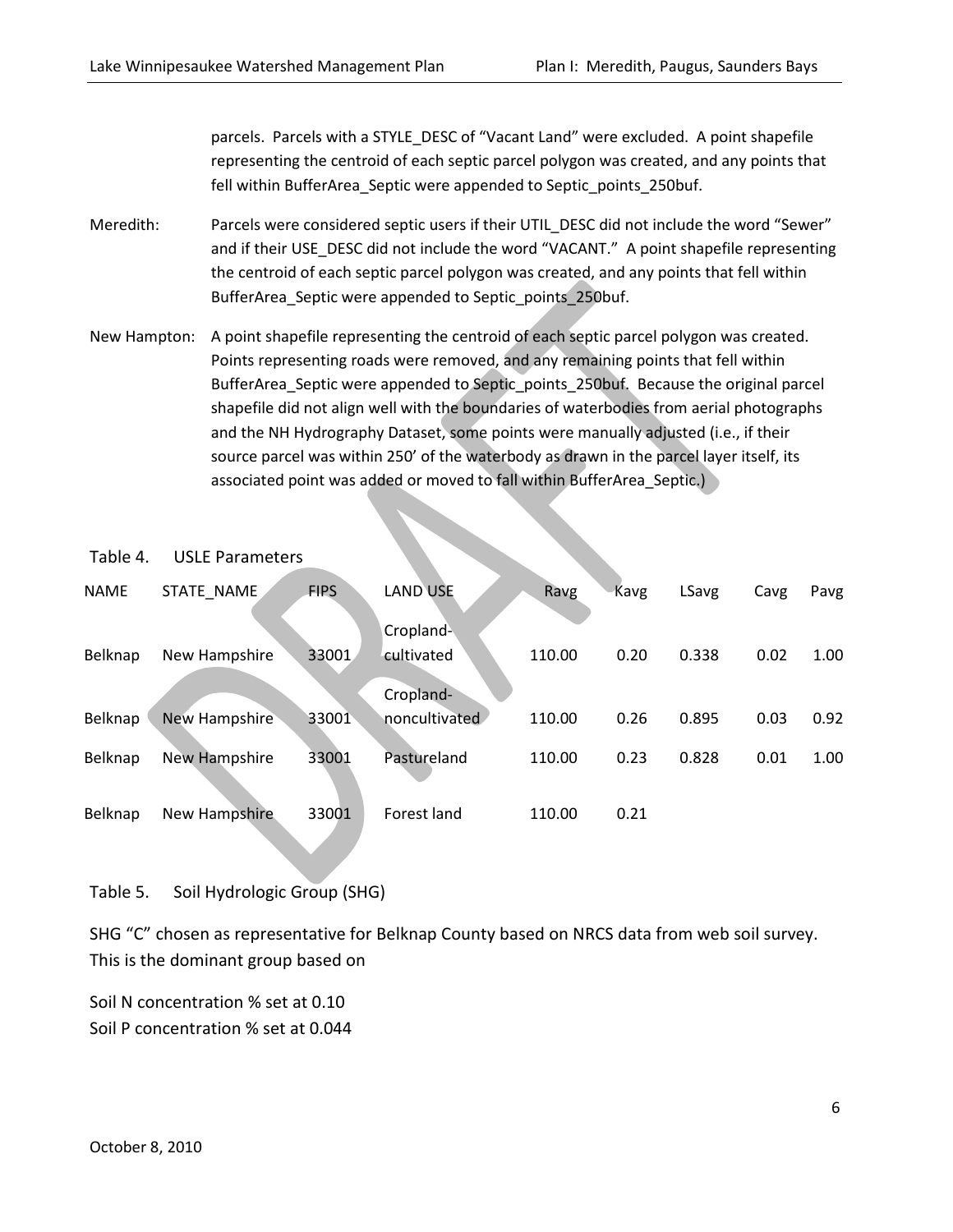## Table 6. Reference Runoff Curve numbers

| <b>SHG</b>  | A  | B  |    | D  |
|-------------|----|----|----|----|
| Urban       | 83 | 89 | 98 | 93 |
| Cropland    | 67 | 78 | 85 | 89 |
| Pastureland | 49 | 69 | 74 | 84 |
| Forest      | 39 | 60 | 70 | 79 |

"CN values are commonly used parameters to determine how much rainfall will become runoff. They are based on land use cover and soil type, with higher CN values corresponding to poorly drained soils and more impervious area, resulting in increased runoff" (NH DES Stormwater Manual, Ch. 5 Antidegradation p. 41). CN values for Pastureland changed to "74" and Forest changed to "70" based upon recommended Curve Numbers from the NH DES Stormwater Manual, Ch. 5 Antidegradation (p. 41).

## II. Land & Rain Worksheet

Table 1. Rainfall Initial Abstraction Factor

STEPL provides rainfall correction factors for the weather stations listed for each state in a separate excel spreadsheet "RainCoFactor.xls". It also allows for a "rainfall initial abstraction factor" to be input in this table.

"Rainfall Initial Abstraction Factor: A factor that determines initial rainfall retention on the land surface ranges from 0 to 0.2."

The default for this cell is "0". Changing this default value significantly impacts the estimated pollutant loads by land use.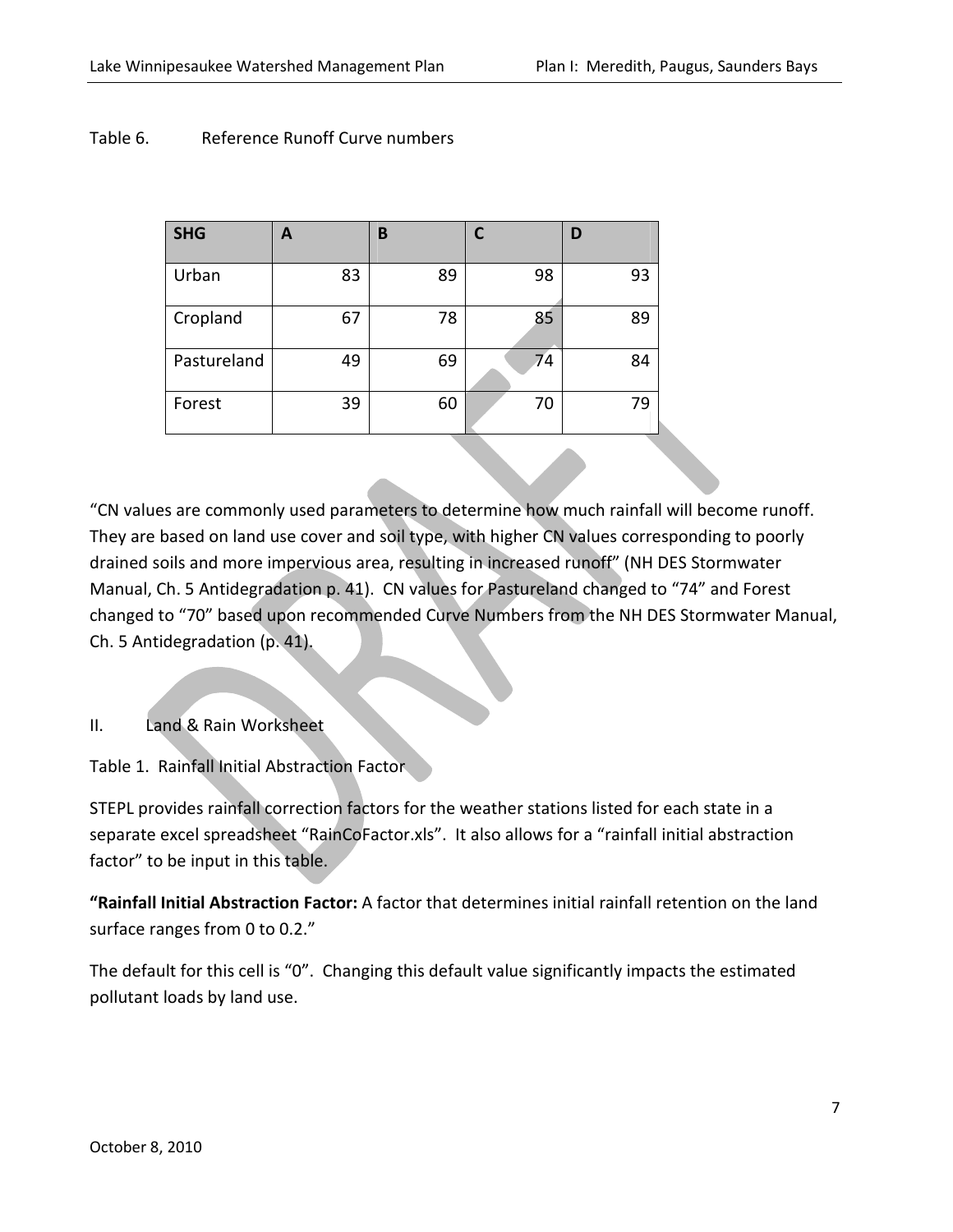The method used to determine the appropriate Ia factor to use was based on the Natural Resource Conservation Service (NRCS), formerly the SCS (Soil Conservation Service), Curve Number runoff method:

> $Ia = 0.2S$  $Q = (P - 0.2S)^2 / (P + 0.8S)$  $S = (1000/CN) - 10$

A spreadsheet was developed by NH DES, "SCS Runoff, Initial Abstraction Assessment", to calculate the Ia factor to use based on CN. CN values are published by NRCS TR-55. The major factors determining CN are hydrologic condition, soil type, cover type, and antecedent runoff condition.

A weighted CN value was determined for each subwatershed by multiplying the  $\overline{CN}$  value for each land use by the acreage of that land use. The total of the  $\overline{(CN^*LUacreage)}$  were then divided by the total LU acreage to arrive at the weighted CN for that subwatershed.

| Watershed       | Land use | <b>Acres</b> | <b>CN</b> | Weighted | <b>Weighted CN</b> | la Factor |
|-----------------|----------|--------------|-----------|----------|--------------------|-----------|
| Waukewan        | Urban    | 950.4        | 98        | 93139.2  |                    |           |
|                 | Crop     | 9.8          | 85        | 833      |                    |           |
|                 | Pasture  | 186.5        | 74        | 13801    |                    |           |
|                 | Forest   | 6015         | 70        | 421050   |                    |           |
| Total           |          | 7161.7       |           | 528823.2 | 74                 | 0.143     |
|                 |          |              |           |          |                    |           |
| <b>Meredith</b> | Urban    | 1771         | 98        | 173558   |                    |           |
|                 | Crop     | 10.2         | 85        | 867      |                    |           |
|                 | Pasture  | 194.5        | 74        | 14393    |                    |           |
|                 | Forest   | 4180         | 70        | 292600   |                    |           |
| Total           |          | 6155.7       |           | 481418   | 78                 | 0.129     |

**Land & Rain Worksheet**